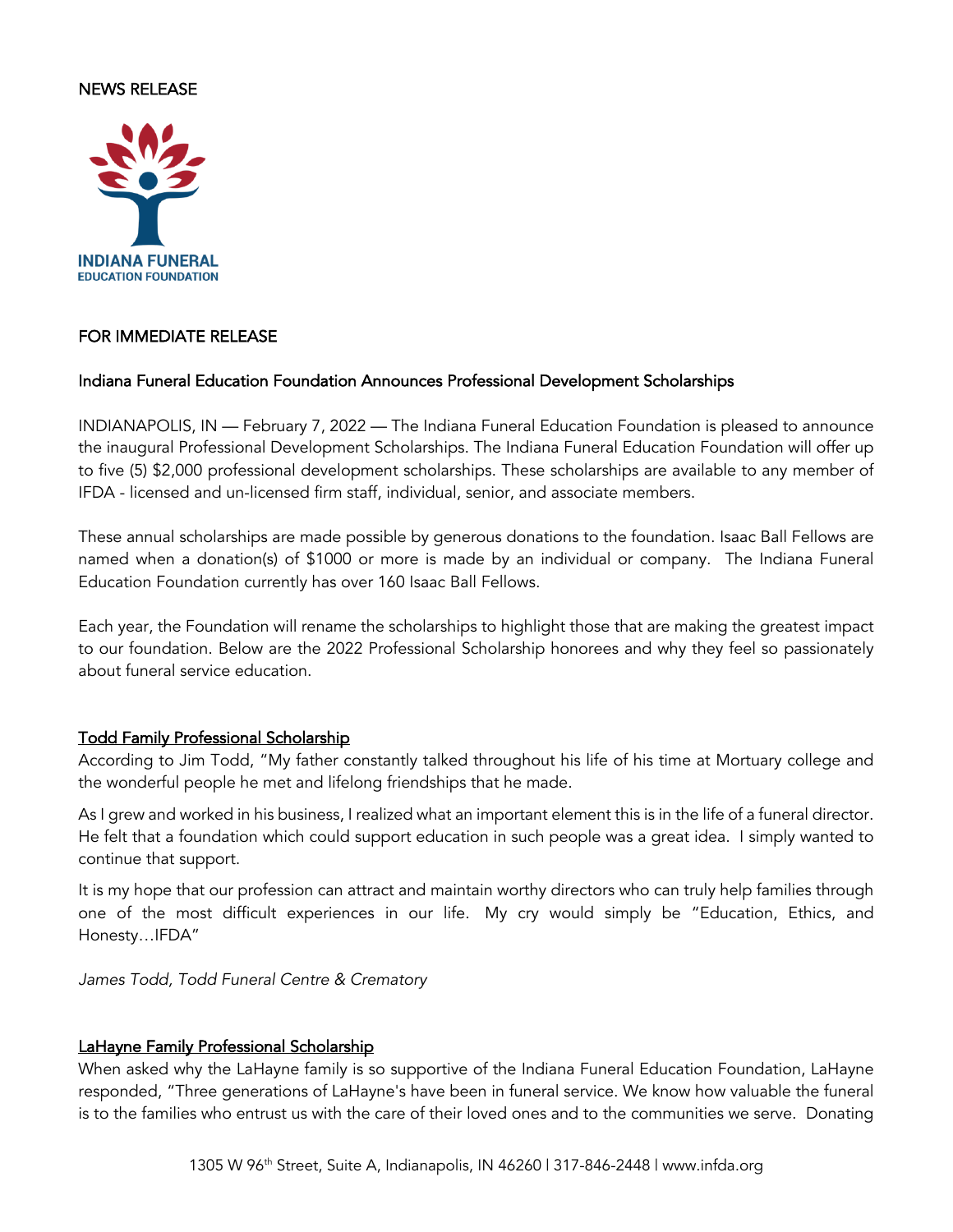to the Indiana Funeral Education Foundation so they can give scholarships to individuals who want to perpetuate this noble profession is a no-brainer.

I would love to see funeral service continue well into this century and beyond because I believe in what we do and what we stand for. There will always be a need for someone to care for the dead and help the living.

The role of the foundation is to make sure that the men and women who want to be part of this profession have a means, financially, to follow their dream. Giving scholarships is probably one of the best ways for this to happen. Keep up the great work that you are currently doing."

*Elden LaHayne, LaHayne Funeral Home*

# French Family Professional Scholarship

Susie French and Nicholas French chime in on why their family feels so strong about the Indiana Funeral Education Foundation. According to Nick French, "Education has been one of the cornerstone beliefs of our business. Both of my parents encourage and reward continued learning."

As for the French family contributions, Nick would like to see more high-level training brought to Indiana such as what has been delivered by Vernie Fountain in the past. He also stated, "I would enjoy looking beyond funeral service into other industries that have successfully navigated a monumental change in their industry or that have similarities to our profession.

I would like to see the foundation invest in those who are already licensed. Grant scholarships and advanced learning opportunities in self advancement in areas such as hospitality, conflict management, business development, and navigating grief. Continue to invest in courses that enhance embalming, restorative art, and cosmetology."

Susie French agrees, "We have always placed great importance on education and the Foundation assists with students who have a need and who have the drive to succeed.

Our directors who have attended the Fountain Education seminars have directly helped with caring for our families in need with skills beyond a standard classroom. We have seen the outcome firsthand and would always support enhanced educational opportunities.

Our profession must always move forward with education, skill sets, and legal knowledge, among other things. We cannot stay fixed, we must move and change along with society."

*Susie French and Nicholas T. French, F.D., CFSP, MLDI French Funeral Home, Lawson-Miller Chapel and Schoppenhorst Funeral Home*

## Butler Family Professional Scholarship

Ron King says, "Our family chose to support the Indiana Funeral Education Foundation as a way to give back to the Profession and State that have given our family business so much. We feel that a well-educated and well-rounded funeral professional is essential as the profession changes, and we want to support organizations that will help provide those tools.

We want to see as many funeral service practitioners and future practitioners further their careers and knowledge. Also, one day we hope that our contributions will help provide a fully funded funeral education for a student.